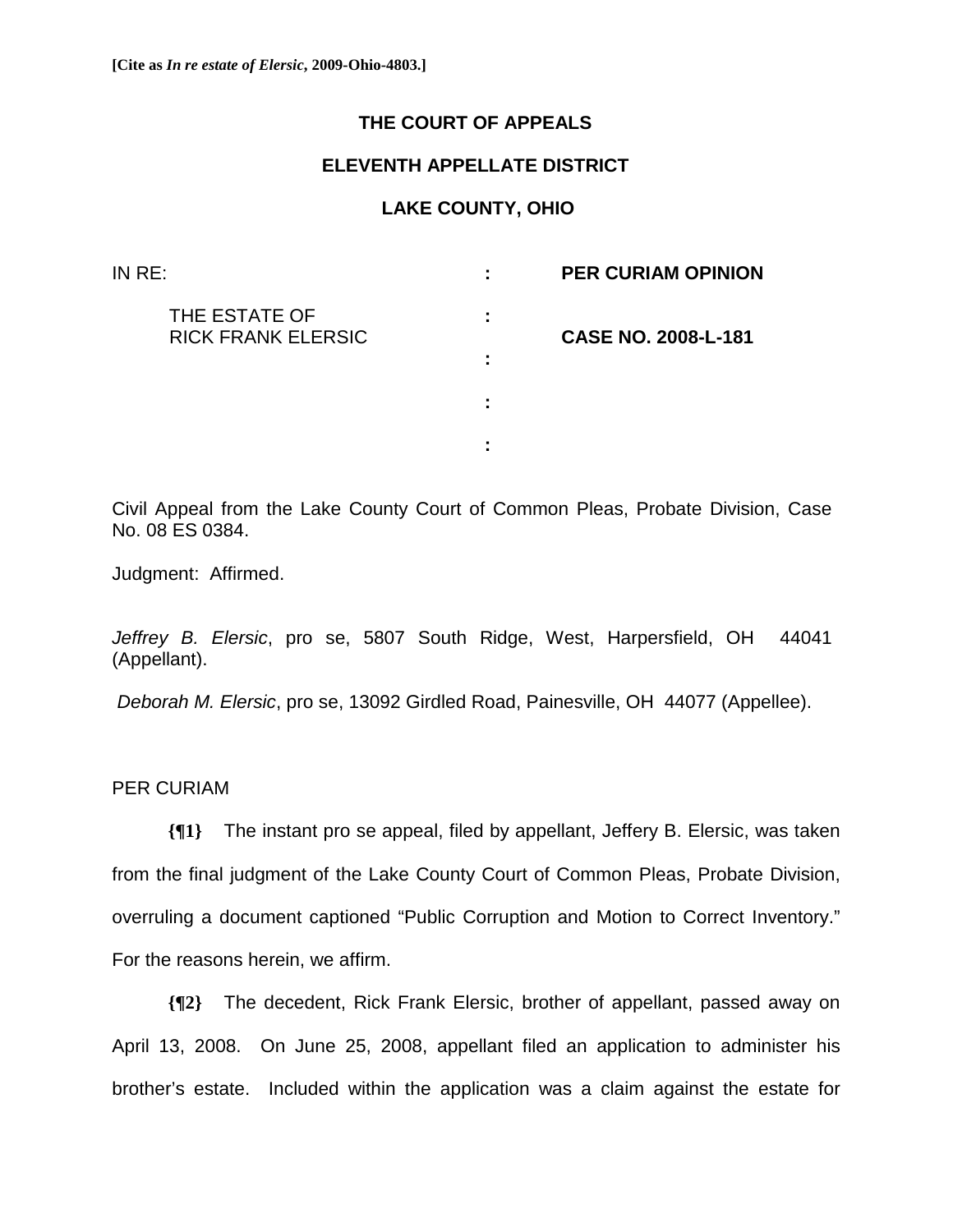\$1,000,000. Appellant subsequently filed a "Notice of Claim on Estate" in which he set forth the grounds for his proposed \$1,000,000 claim.

**{¶3}** Appellant's monetary claim rested upon certain real estate located in Pennsylvania which, he alleged, was formerly owned by his deceased mother, Gloria June Elersic, but was, somehow, illicitly transferred to the decedent and/or his wife, Deborah Elersic. Specifically, appellant alleged that the decedent and/or Deborah had "adversely possessed" the property via a forged "Land Installment Contract." Through this transaction and the "alleged interloping of Deeds[,]" appellant maintained, as a true heir to his mother's estate, the decedent's estate owed him \$1,000,000.

**{¶4}** Appellant provided the trial court with a large, bound attachment to his motion, which primarily consisted of documents relating to the 1994 probate estate of his mother in Pennsylvania. The documents indicated that the estate was insolvent at the time of Gloria's death, and that two parcels of Pennsylvania real property were transferred to two of Gloria's children prior to her death.

**{¶5}** Coincidentally, appellant's motion and notice of claim set forth additional bizarre and disconcerting allegations completely unrelated to the administration of the decedent's estate and his monetary claim. Referring to himself regularly as "Ohio State Notary Public Servant Jeffery B. Elersic," appellant asserted: (1) his belief that Frank James Elersic, a separate brother who passed away in 2001, had been a victim of "murdrum," i.e., he was secretly killed; (2) "[p]ursuant to [his] voluntary[,] courtesy investigation" appellant claimed he discovered a conspiracy involving "political people," including Judge Klammer, those who "operate under the color of law," including the Lake County Sheriff's Department, and various members of the Elersic family, including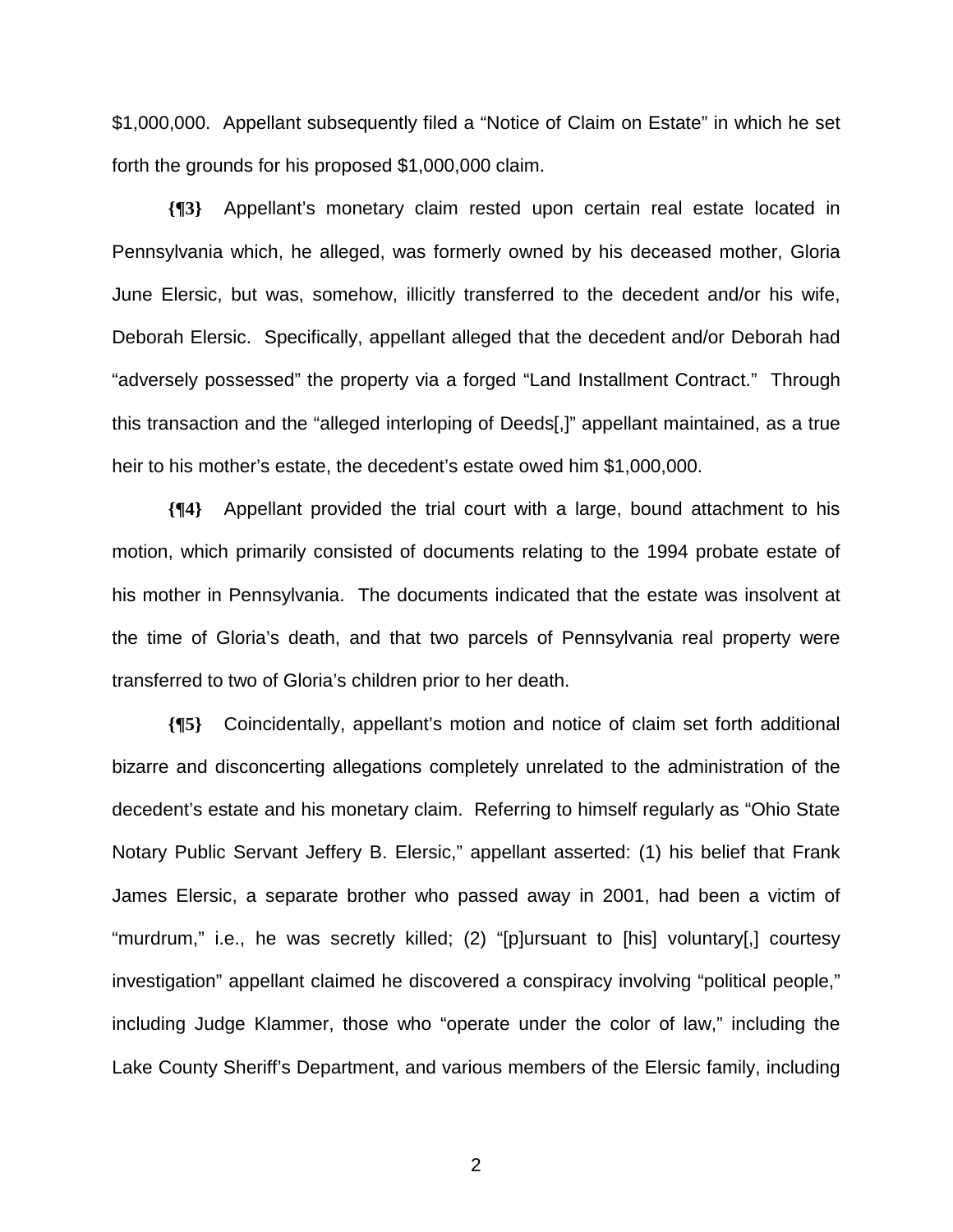Deborah and his brother Leo, to cover up the homicide; and (3) the alleged "cover up" occurred so the conspirators could "pirate the Estate of Frank James Elersic."

**{¶6}** Appellant further communicated his concerns regarding what he felt were the "suspicious circumstances" surrounding the death of the decedent. In appellant's view, the alleged plot to kill and/or deprive the rightful heirs of the "Elersic family estate" was still active and continuing. As a basis for his theory, he alleged there was some confusion relating to the cause of the decedent's death. However, appellant was evidently unable to conduct his own investigation because Deborah, the Painesville Police Department, and Lake County Sheriff Department prevented him from viewing the decedent's body both at the morgue and the funeral parlor. He asserted he possessed "actual knowledge" of this particular conspiracy.

**{¶7}** Appellant also took aim at Deborah's attorneys. Appellant first claimed that Deborah's counsel accused him of a "frivolous claim." Although appellant did not elaborate on the nature of the accusation, he described it as "perjury", "repulsive", and "defamatory to the integrity of a[n] Ohio State Notary Public Servant." Appellant further alleged counsel had previously refused him discovery of "material evidence, administrative evidence[,] and scientific evidence" relating to, inter alia, the estate of his brother, Frank James Elersic. Finally, appellant asserted counsel had been engaging in the "concealment of Deborah M. Elersic's criminal activities \*\*\* since September 28, 1992 \*\*\*." Appellant demanded that counsel be "put under oath for questioning" for their attempts to "deliberately corrupt court processes." To this end, and in interest of formally addressing the other "evidence" which led him to the foregoing allegations, he demanded an evidentiary hearing, before a jury, "Pursuant to Civ.R. 56(C)."

 $\sim$  3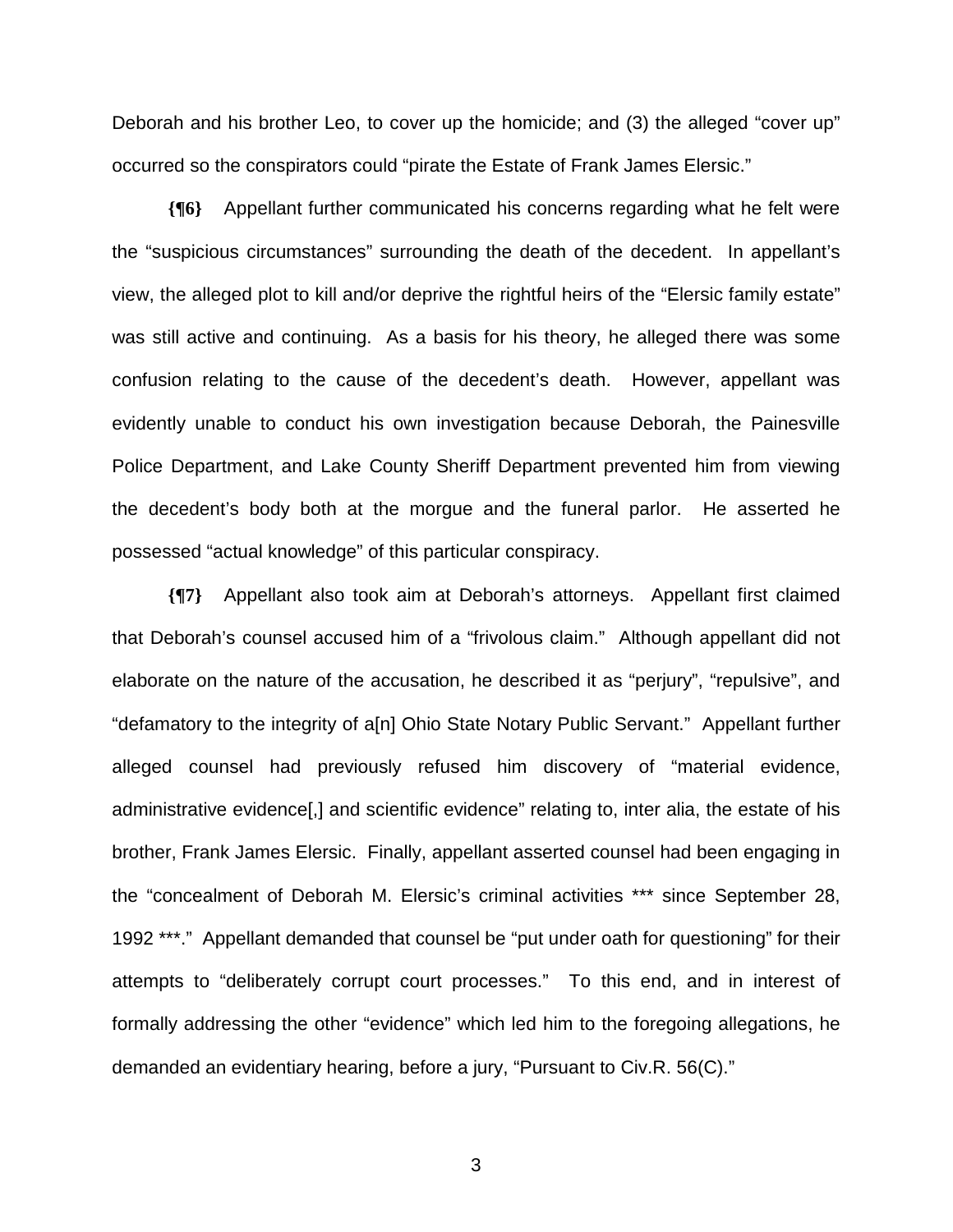**{¶8}** The trial court originally scheduled a hearing on appellant's application for August 27, 2008. However, upon motion, the court continued the matter and scheduled the hearing for October 2, 2008. The hearing proceeded on that date, but was not recorded. However, the trial court, in its judgment entry, highlighted the salient issues and the evidence which was taken. The entry pointed out that Deborah Elersic, the decedent's wife, testified the Estate of Rick Frank Elersic had no probate assets to administer. Deborah further indicated that even though she did not wish to be administrator, if any probate assets were discovered, she would prefer to serve as administrator rather than have appellant appointed. In its judgment entry, the court pointed out that appellant's application for authority to administer the estate did not list any assets belonging to the decedent's estate. The entry further reflected that the theme of the evidence appellant sought to admit followed the same desultory course as the allegations in his motion.

**{¶9}** After the hearing, on October 3, 2008, the trial court denied appellant's motion to administer. The court first pointed out that the Lake County Probate Court is a tribunal of limited, statutory jurisdiction and, as such, it did not have jurisdiction over Pennsylvania probate estates, whether open or closed, nor questions relating to the status of title of Pennsylvania real property. Further, because appellant's \$1,000,000 claim was grounded solely on claims against the alleged Pennsylvania assets, the court concluded it also lacked jurisdiction over this issue. The court determined appellant was unsuitable for the appointment as he cannot be considered "reasonably disinterested and in a position to reasonably fulfill the obligations of a fiduciary." The court reasoned that appellant's claim against the estate created a financial conflict and,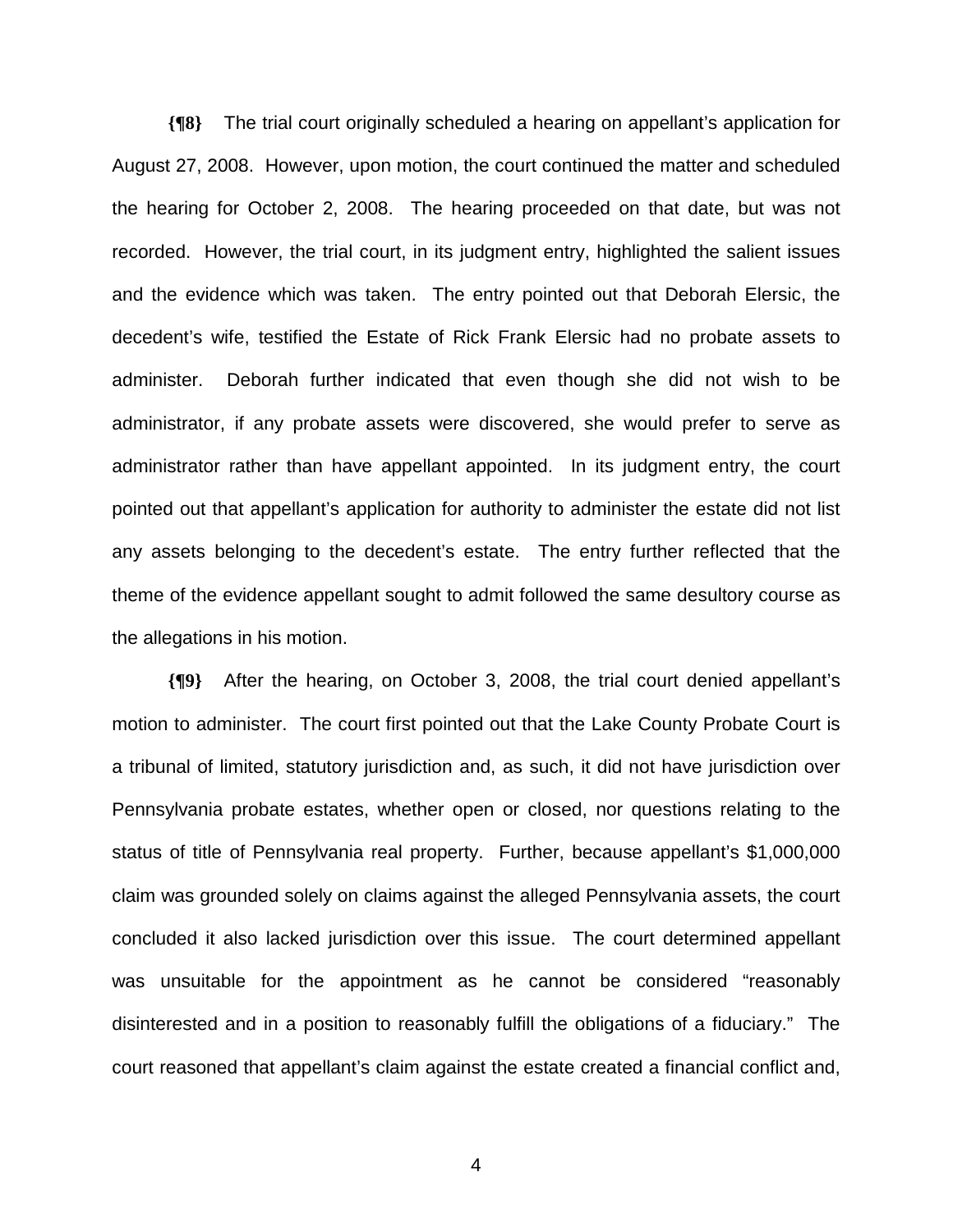moreover, profound distrust and hostility exists between appellant and Deborah. The court dismissed the matter concluding "[s]hould probate assets later be discovered, the Court will appoint a disinterested third party to serve as administrator." Appellant did not appeal this determination.

**{¶10}** Completely unsatisfied with the probate court's ruling, appellant filed, on October 16, 2008, a document captioned "Public Corruption and Motion to Correct Inventory." Even though the pleading was not captioned properly, there was never an inventory filed in the estate, *and* the case had been closed by virtue of the court's October 3, 2008 judgment entry, the court nevertheless treated the document as a motion to reopen the estate.

**{¶11}** The document was similar in tone to appellant's application for authority to administer and contained many of the same disconnected and unsubstantiated allegations. Included in this pleading, however, were both new requests and new allegations; to wit, appellant sought copies of the video or audio tapes of the October 2, 2008 hearing and moved the judge, who he characterized as a "fool," to recuse himself. He also claimed that he had not promptly received certain mailings from the court and was therefore a victim of mail tampering, a "Federal Offense to the best of [his] knowledge." Appellant additionally alleged that his brother Leo Elersic was assisting Deborah in covering up the alleged fraud she committed against the estate of the brothers' mother and deceased brother, Frank.

**{¶12}** Appellant concluded by admitting he "has been relentless in the last eight years" in his "quest for truth, Justice[,] and Peace" as well as his quest "to expose the Chained Conspiracy of Public Corruption in which [sic] involves Fraud, Forgery, Perjury

 $\sim$  5  $\sim$  5  $\sim$  5  $\sim$  5  $\sim$  5  $\sim$  5  $\sim$  5  $\sim$  5  $\sim$  5  $\sim$  5  $\sim$  5  $\sim$  5  $\sim$  5  $\sim$  5  $\sim$  5  $\sim$  5  $\sim$  5  $\sim$  5  $\sim$  5  $\sim$  5  $\sim$  5  $\sim$  5  $\sim$  5  $\sim$  5  $\sim$  5  $\sim$  5  $\sim$  5  $\sim$  5  $\sim$  5  $\sim$  5  $\sim$  5  $\sim$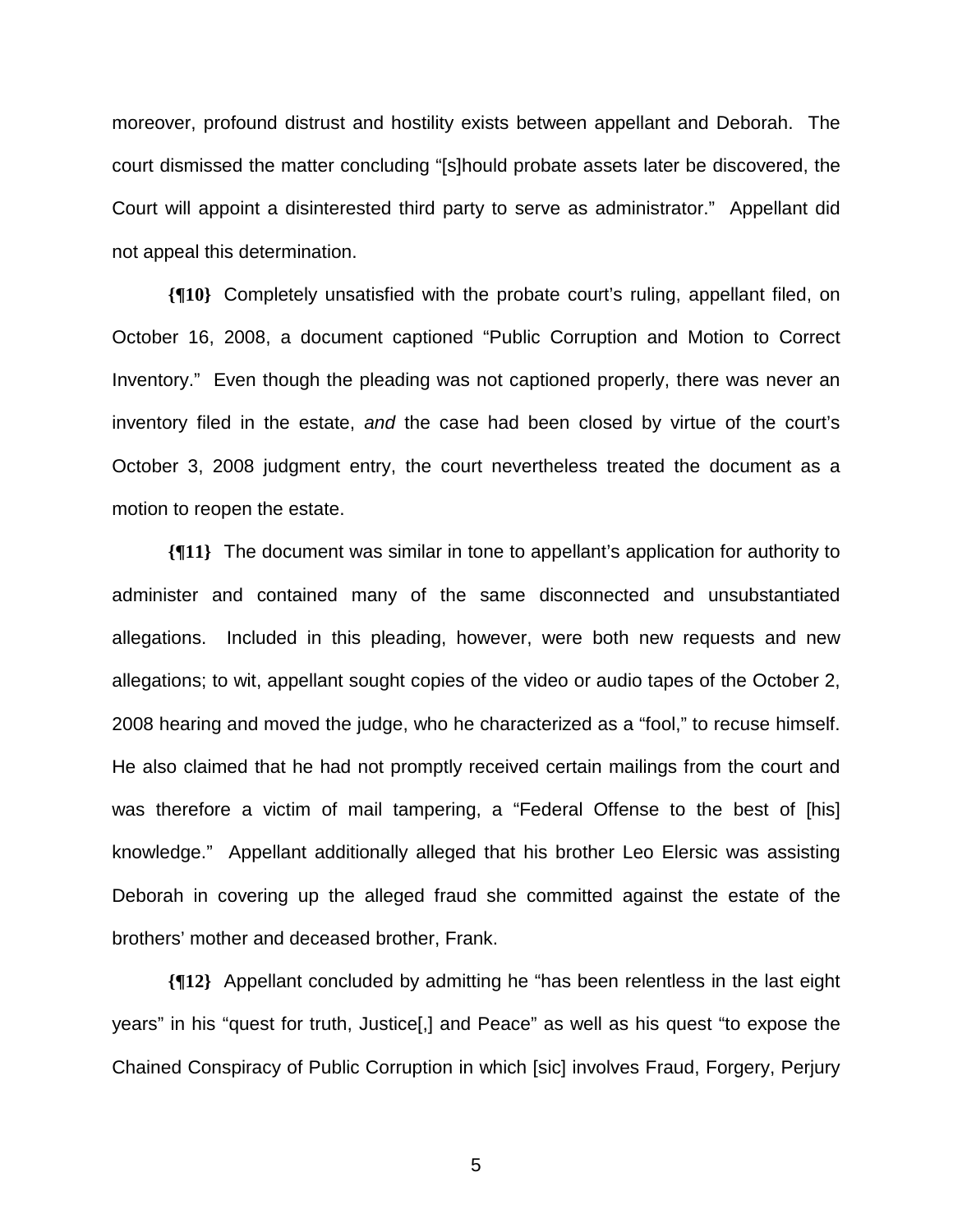of the June G. Elersic estate, Frank James Elersic estate, Rick Frank Elersic estate, Murdrum of Frank James Elersic, and the suspicious death of [his] beloved brother Rick Frank Elersic \*\*\*." He conceded that he now fears for his life, but will nevertheless "continue [his] Quest."

**{¶13}** On October 28, 2008, Deborah moved the court to strike appellant's motion; moved the court for attorney fees; and sought an order declaring appellant a vexatious litigator.

**{¶14}** On November 21, 2008, the trial court issued its judgment, ruling appellant was not entitled to correct an inventory that did not exist. The court observed that it had informed appellant on the date of the October 2, 2008 hearing that no tapes of the proceedings were taken and thus no transcripts were available. The court determined that an award of attorney fees was not appropriate "at this time." However, the court underscored it was "becoming irritated by Mr. Elersic's abrasive, meritless, and defamatory conduct and may consider sanctions or contempt against Mr. Elersic for future meritless filings." Regardless of this caveat, the court ruled that it could not declare appellant a vexatious litigator in the underlying proceedings because a separate, civil complaint is a necessary precondition for such a declaration.

**{¶15}** Finally, the court emphasized, again, it did not have jurisdiction to consider many of appellant's allegations. The court observed: "Regardless of the earnestness of Mr. Elersic's feelings surrounding his mother's estate, the real property in Pennsylvania, \*\*\* and Mr. Elersic's obsession with investigating his brothers' deaths, the Lake County Probate Court simply has no jurisdiction to hear those matters."

 $\sim$  600  $\sim$  600  $\sim$  600  $\sim$  600  $\sim$  600  $\sim$  600  $\sim$  600  $\sim$  600  $\sim$  600  $\sim$  600  $\sim$  600  $\sim$  600  $\sim$  600  $\sim$  600  $\sim$  600  $\sim$  600  $\sim$  600  $\sim$  600  $\sim$  600  $\sim$  600  $\sim$  600  $\sim$  600  $\sim$  600  $\sim$  600  $\sim$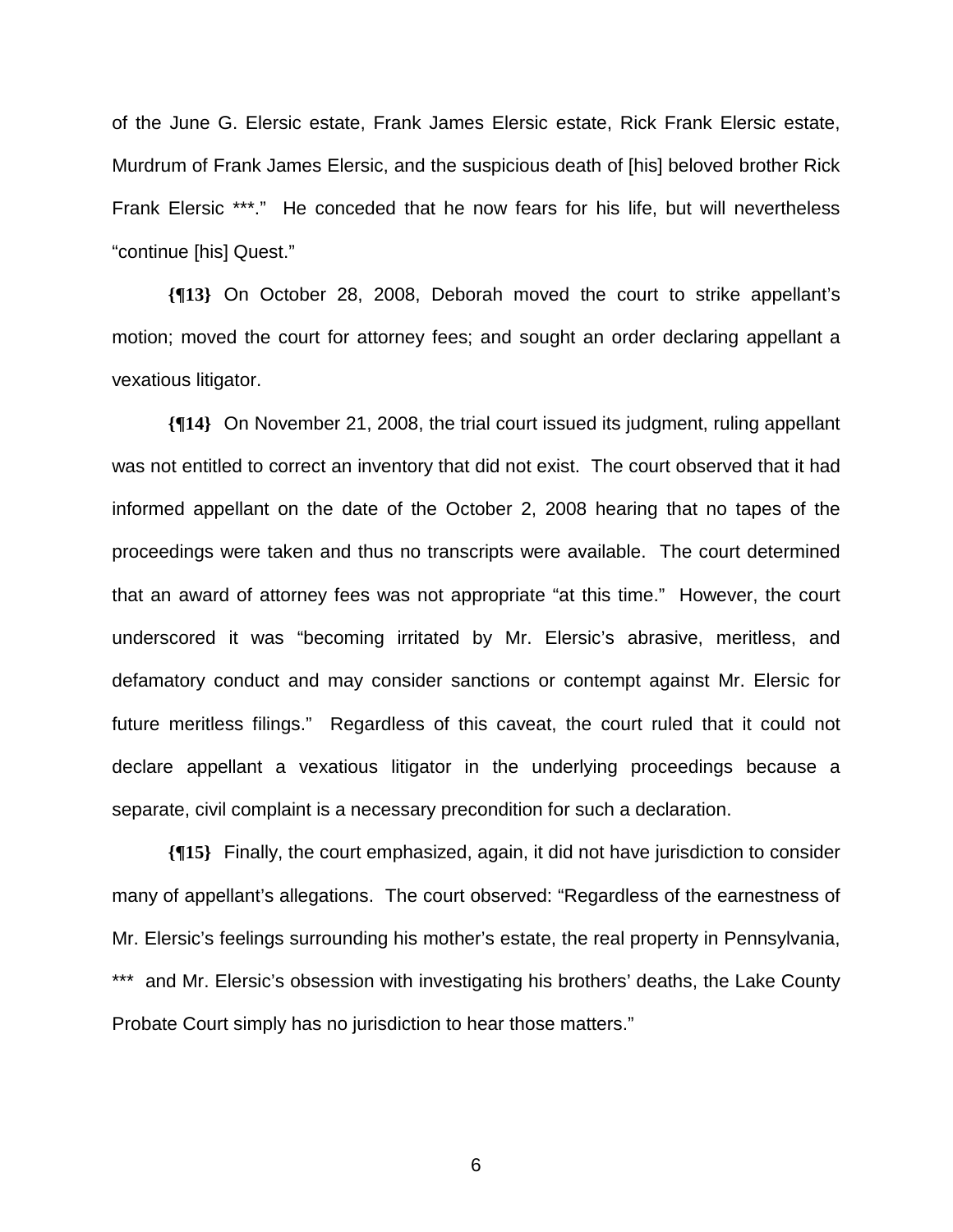**{¶16}** Appellant appeals and asserts five assignments of error. His first assigned error reads:

**{¶17}** "The probate court erred to the prejudice of the appellant-claimant in denying or failure to respond to the motion for a evidentiary hearing, prior to the appointment of the administrator of decedents estate." (Sic.)

**{¶18}** Appellant's argument asserts he was not permitted to defend the alleged accusation that his claims were frivolous. He further contends he was unable to present the "best evidence" that the decedent "owned real property in Lake County, Ohio \*\*\*." There are several problems with appellant's position.

**{¶19}** First, appellant wrongly asserts that he did not receive a hearing. The record indicates a hearing took place on October 2, 2008 pursuant to appellant's Application for Authority to Administer Estate. The court also addressed appellant's \$1,000,000 claim against the decedent's estate during that hearing. Appellant's application and his claim were denied and, in fact, the case was closed without an appointment of an administrator. If appellant wished to take issue with the matters litigated, including his irritation with the alleged accusation that his claims were frivolous, he was required to file a notice of appeal within 30 days of that judgment. He did not and is now barred from raising this issue in the current matter.

**{¶20}** Further, nothing in appellant's "Public Corruption and Motion to Correct Inventory" references the Lake County property to which he refers. The only property discussed in that document is that located in Pennsylvania, matters over which the trial court previously ruled it did not have jurisdiction.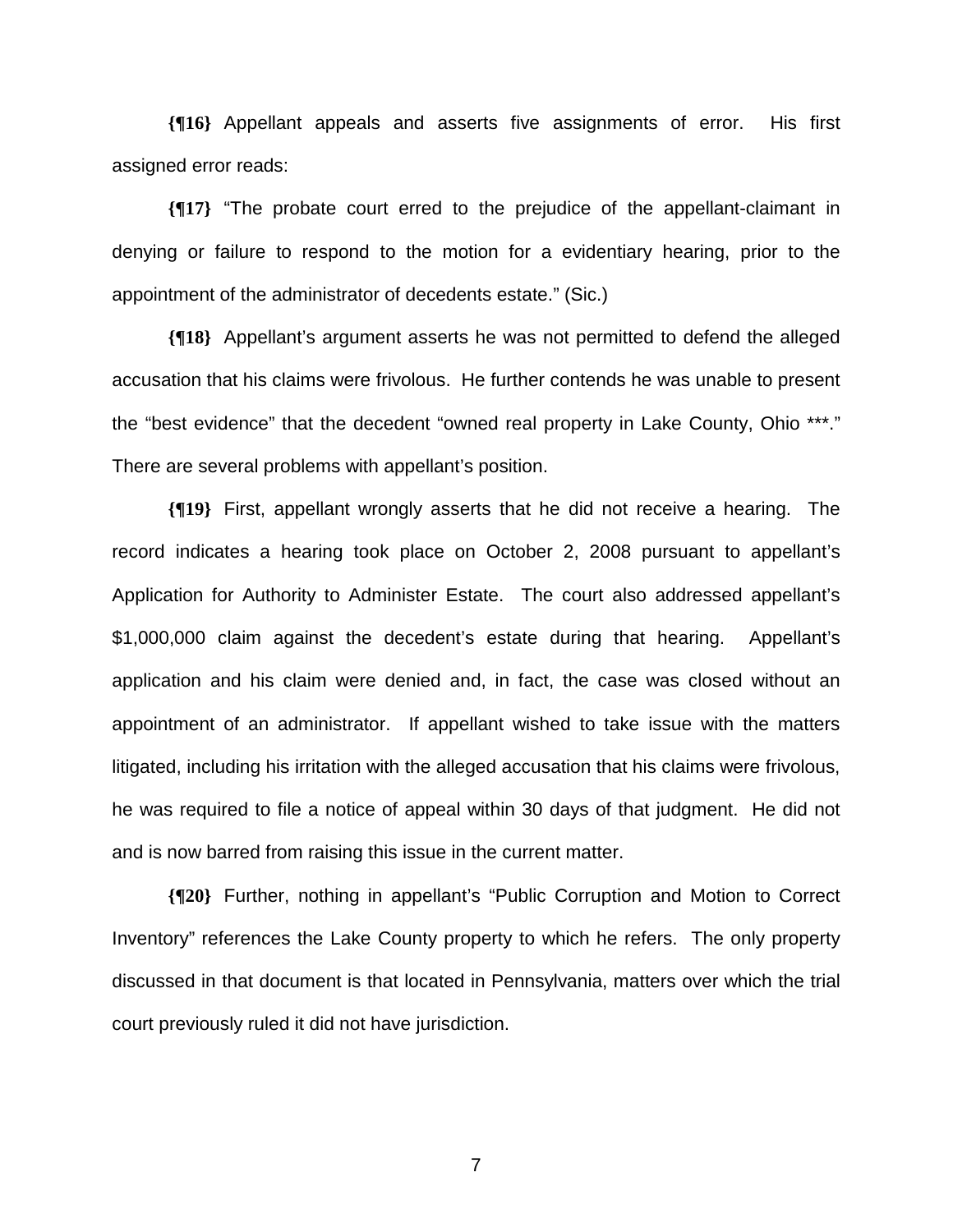**{¶21}** Finally, appellant indicates the record shows the decedent owned property in Lake County; however, he fails to provide a citation to the record as to where this court might find such evidence, in violation of App.R.16(A)(7). In any event, appellant's blank allegation that the decedent "owned" property in Lake County does not indicate the court erred in overruling his motion(s). Mere documentation of ownership proves little; after all, a party may hold title to real property jointly with another with a right of survivorship. Under such circumstances, the property will pass without probate to the surviving owner. Appellant's argument is therefore unsubstantiated.

**{¶22}** Appellant's first assignment of error lacks merit.

**{¶23}** His second assignment of error provides:

**{¶24}** "The probate court erred to the prejudice of the decedents family of falsified probate court records claiming the Appellee is a biological sibling and spouse of decedent with no explanation of the fraudulent court records. The missing deed, mortgage fraud, the murdrum, is a predicate act." (Sic.)

**{¶25}** Although appellant's assigned error, as styled, makes no sense, his argument appears to allege a deed in his possession establishes Deborah and/or the trial court are somehow guilty of engaging in a pattern of corrupt activity and tampering with records. Appellant provides no intelligible, supportive reasoning for this claim and there is nothing in the record to support his allegations.

**{¶26}** Appellant's second assignment of error is overruled.

**{¶27}** His third assigned error reads:

**{¶28}** "The probate court erred to the prejudice of the estate of decedent, lost will is claimed by appellee. Real property was concealed by appellee and attorney.

en andere de la provincia de la provincia de la provincia de la provincia de la provincia de la provincia del<br>En 1888, en 1888, en 1888, en 1888, en 1888, en 1888, en 1888, en 1888, en 1888, en 1888, en 1888, en 1888, en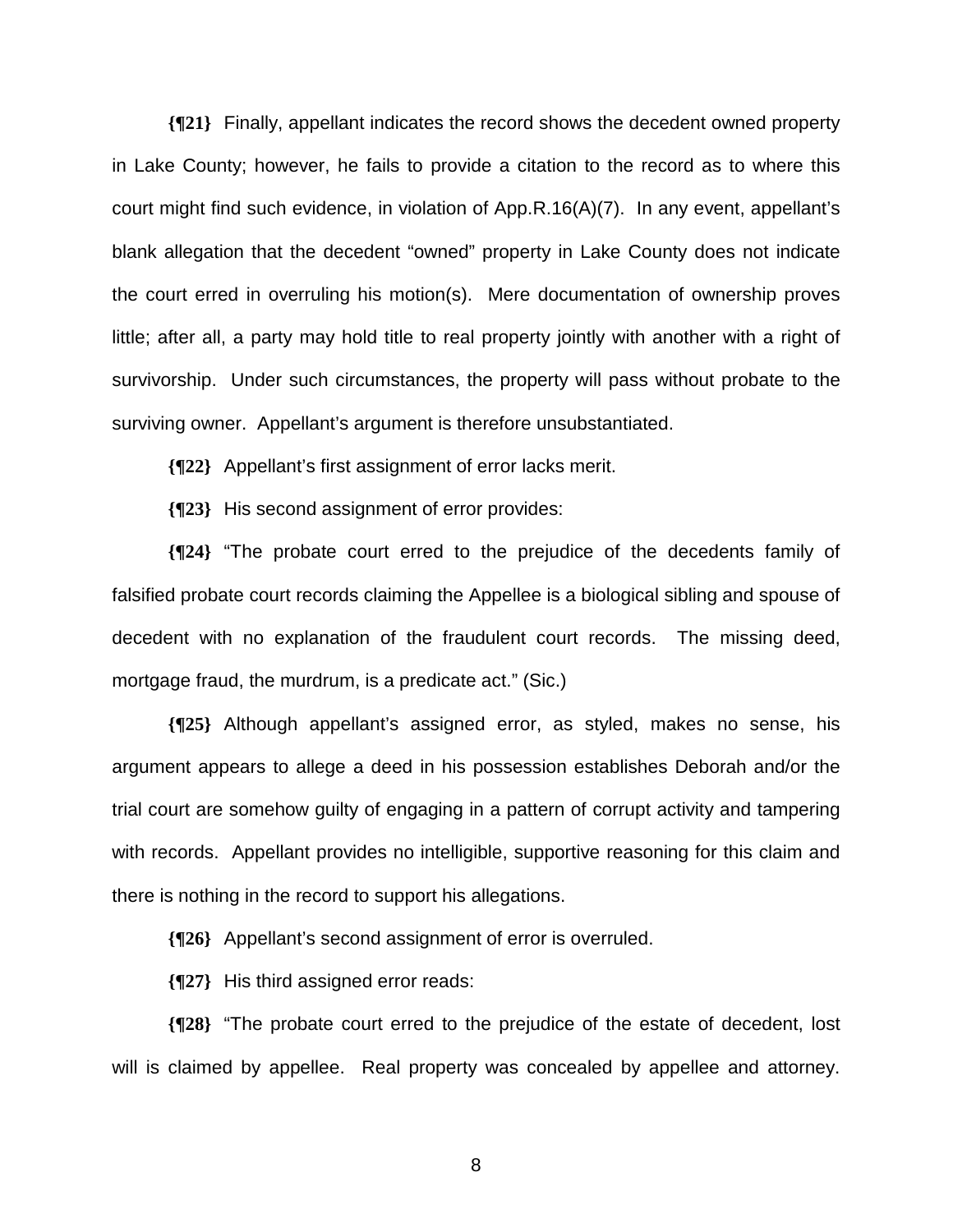Lake County, Ohio resident since 11/6/89. The probate court has jurisdiction to probate and closed the case under false presumption and causing unjustifiable costs to appellant-claimant. Prejudicial denial to correct." (Sic.)

**{¶29}** Appellant's third assignment of error indicates the trial court erred in overruling his latest motion because he possessed evidence that the decedent purchased the residence "he died in" prior to his marriage to Deborah. He seems to argue, consequently, that this property should have been a probate asset.

**{¶30}** Once again, it is unclear what property to which appellant refers. He merely asserts the decedent was a Lake County resident since 1989. However, the only real property appellant discusses under this assignment of error (and the pleading which was the basis of the judgment on appeal) is real property in Pennsylvania. The probate court has repeatedly stated it does not have jurisdiction over Pennsylvania property. Further, nothing in the record indicates that, as of the November 21, 2008 judgment entry, any probate assets had been discovered. Without some objective, record evidence to the contrary, the trial court's determination must be affirmed.

**{¶31}** Appellant's third assignment of error is overruled.

**{¶32}** Appellant's fourth assignment of error provides:

**{¶33}** "The probate court erred with prejudice in denying a continuance to respond to the vexatious litigator filing by appellee's attorney. Pursuant to the fact appellant only received one continuance granted and showed just cause to respond to frivolous claim of appellee's attorney." (Sic.)

**{¶34}** An appellate court will not reverse a trial court's decision denying a motion for continuance unless the trial court abuses its discretion. *In re Kangas*, 11th Dist. No.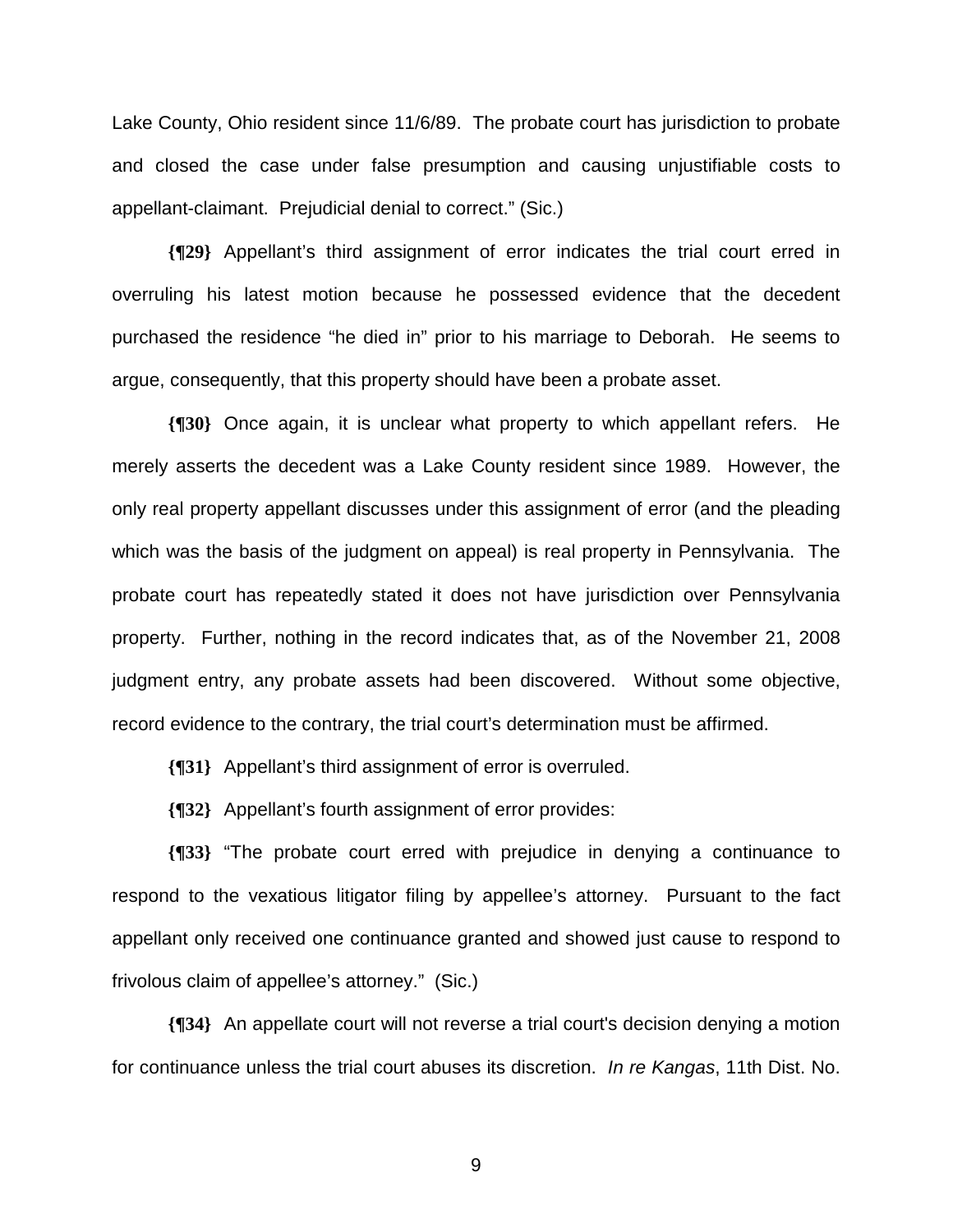2006-A-0010, 2006-Ohio-3433, at ¶24. An abuse of discretion indicates more than an error of law or judgment; rather, a court abuses its discretion when its judgment can be characterized as unreasonable, arbitrary, or unconscionable. *Blakemore v. Blakemore* (1983), 5 Ohio St.3d 217, 219.

**{¶35}** Here, the trial court overruled appellee's motion to have appellant declared a vexatious litigator. Accordingly, the court did not act arbitrarily or unreasonably in denying appellant's motion for continuance; i.e., the act of denying appellee's motion rendered the need for additional time to respond moot.

**{¶36}** Appellant's fourth assignment of error is overruled.

**{¶37}** Appellant's final assignment of error asserts:

**{¶38}** "The probate courts continuous prejudicial error of granting three summary judgments, without the justification and/or agreement of the biological family. The only law applying to this repugnant behavior in the Ohio Revised Code, Title 29, 2929.32 Appellee is the known benefactor of fraud on the court, Appellant and biological members of decedent are seeking the truth of decedents estate, and a investigation pending on deceased suspicious drug overdose and the summary judgments stonewalled our actions for closure of the decedents estate." (Sic.)

**{¶39}** We first point out that the probate court, at no point, awarded appellee summary judgment. The probate court overruled appellant's application for appointment to administrate and subsequently dismissed the matter. Appellant did not appeal that final judgment. As the time for appeal of the issues addressed in that judgment has passed, they have been waived. Next, the probate court considered and overruled appellant's document captioned "Public Corruption and Motion to Correct